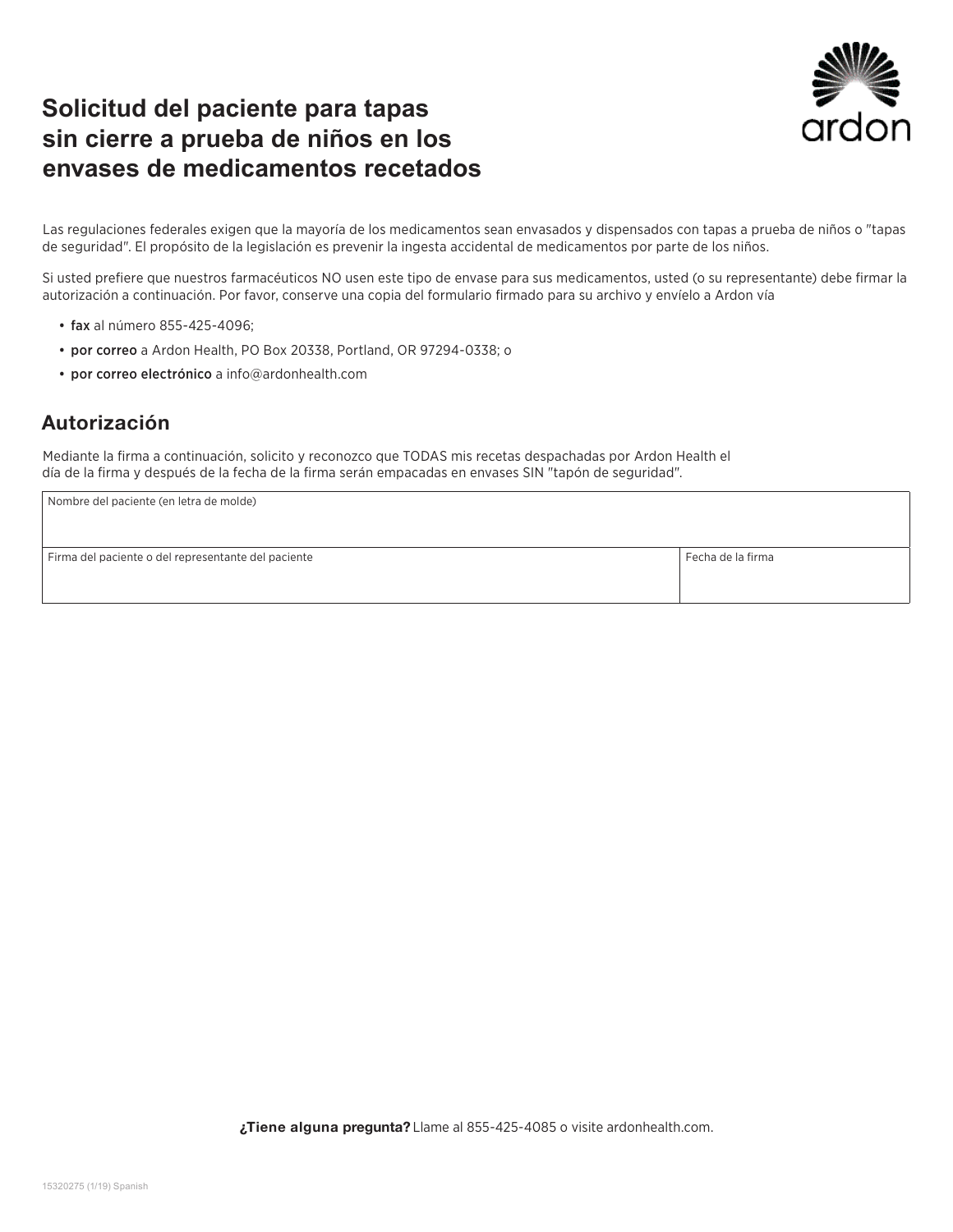# **Nondiscrimination notice**



### **We follow federal civil rights laws. We do not discriminate based on race, color, national origin, age, disability, gender identity, sex or sexual orientation.**

We provide free services to people with disabilities so that they can communicate with us. These include sign language interpreters and other forms of communication.

If your first language is not English, we will give you free interpretation services and/or materials in other languages.

#### **If you need any of the above, call Customer Service at:**

1-888-361-1611 (TRS: 711)

#### **If you think we did not offer these services or discriminated, you can file a written complaint. Please mail or fax it to:**

Washington State Rx Services Attention: Appeal Unit PO Box 40168 Portland, OR 97240-0168 Fax: 1-866-923-0412

#### **Dave Nesseler-Cass coordinates our nondiscrimination work:**

Dave Nesseler-Cass, Chief Compliance Officer 601 SW Second Ave. Portland, OR 97204 855-232-9111 compliance@modahealth.com

#### **If you need help filing a complaint, please call Customer Service.**

You can also file a civil rights complaint with the U.S. Department of Health and Human Services Office for Civil Rights at ocrportal.hhs.gov/ocr/portal/ lobby.jsf, or by mail or phone:

U.S. Department of Health and Human Services 200 Independence Ave. SW, Room 509F HHH Building, Washington, DC 20201

800-368-1019, 800-537-7697 (TDD)

You can get Office for Civil Rights complaint forms at hhs.gov/ocr/office/file/index.html.